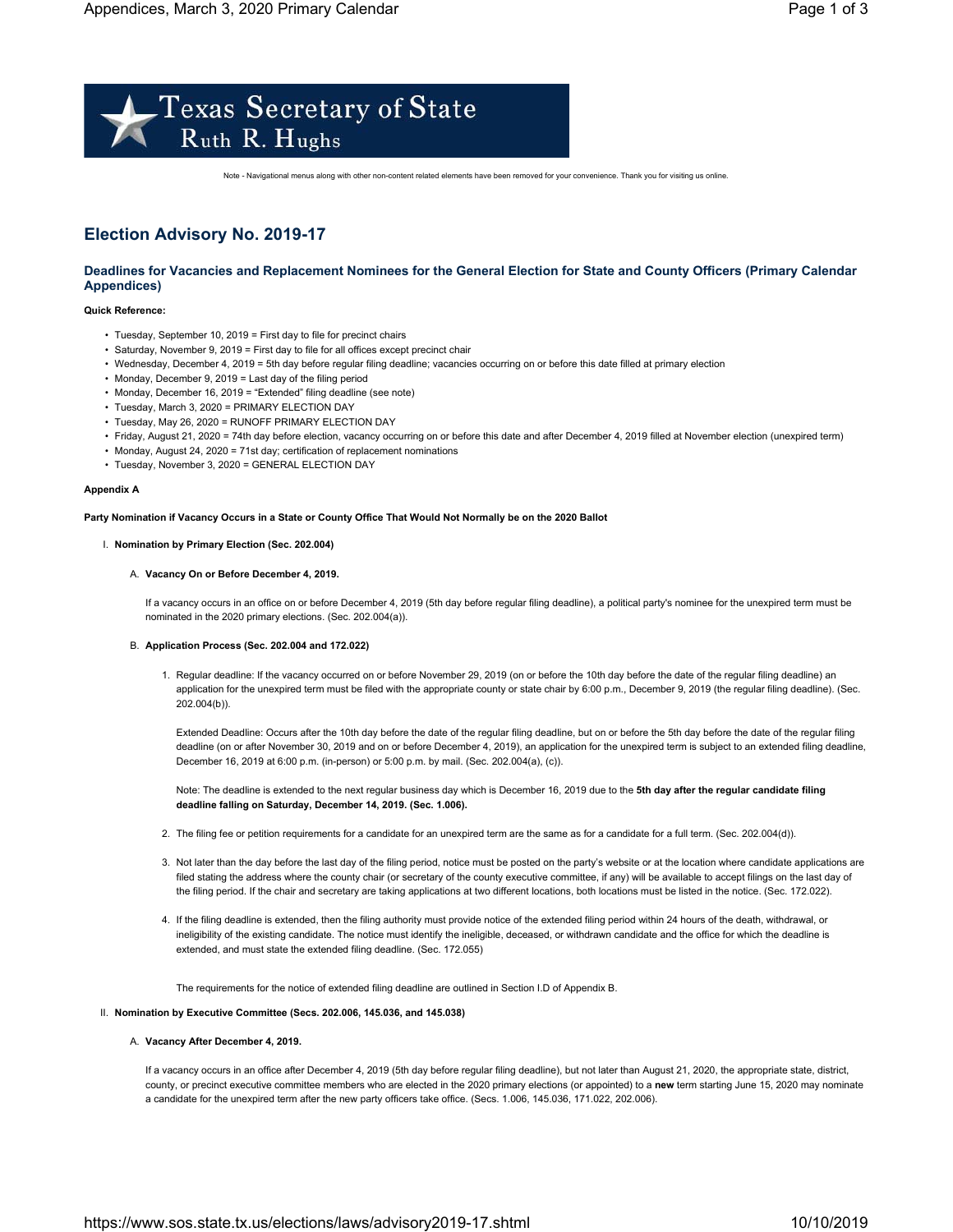# B. **Nominating Procedure (Secs. 145.036, 145.037, 145.038, and 202.006)**

The nominating procedure for an unexpired term is the same as that provided for filling a vacancy in a nomination, to the extent it can be made applicable. (Sec. 202.006(b)).

- 1. To be nominated, a person must fulfill the eligibility requirements for the particular office and receive a favorable vote of a majority of the appropriate executive committee members **voting** at the nominating meeting. For purposes of making a nomination, a majority of the committee's membership constitutes a quorum. For purposes of calculating the residency requirement, count backwards from the date of the nomination (e.g., a candidate for county judge must be a resident of the county for six months prior to the date of nomination). (Sec. 145.036, 141.001(a)(5)(D)).
- 2. The chair of the executive committee making the nomination must certify in writing the replacement nominee's name for placement on the general election ballot. (Sec. 145.037).

The certificate must:

- a. be signed and acknowledged by the chair;
- b. include the replacement nominee's name, residence address, and mailing address (if different from the residence address);
- c. the name of the original nominee;
- d. state the office sought, including any place number or other distinguishing number;
- e. state the cause of the vacancy;
- f. state an identification of the executive committee making the replacement nomination; and
- g. state the date of the replacement nomination.
- 3. Not later than 5:00 p.m., August 24, 2020 (71st day before general election day), the certificate must be delivered to the Secretary of State for a statewide or district office, or to the county clerk/elections administrator for a county or precinct office. (Sec. 145.037).
- 4. If the certificate is filed by mail, it must be **received** by the filing authority by the deadline. (Sec. 145.037).

## C. **Failure of Executive Committee to Make Nomination (Sec. 145.038)**

If the district executive committee fails to nominate and certify a replacement candidate by the August 24, 2020 deadline, the state executive committee may nominate a candidate to fill the vacancy. The state chair must deliver the replacement nominee's certificate to the Secretary of State not later than 5:00 p.m., August 26, 2020 (69th day before general election day). Again, if the certificate is filed by mail, it must be received by the filing authority by the deadline. (Sec. 145.038).

#### **Appendix B**

#### **Death, Withdrawal, or Ineligibility of Candidates for the 2020 Primary Election**

## I. **Extension of Filing Deadline**

## A. **Death of Candidate (Sec. 172.054(a)(1))**

The Election Code provides for an extended filing deadline (5th day after the regular candidate filing deadline, Saturday, December 14, 2019, extended to December 16, 2019) in the event that a candidate dies on or after the fifth day before the date of the regular filing deadline (December 4, 2019) and on or before the first day after the date of the regular filing deadline (December 10, 2019).

#### B. **Withdrawal or Ineligibility of Incumbent Candidate (Sec. 172.054(a)(2))**

The Election Code provides for an extended filing deadline (5th day after the regular candidate filing deadline, Saturday, December 14, 2019, extended to December 16, 2019) in the event that an incumbent running for re-election withdraws from the election or is declared ineligible on the date of the regular filing deadline (December 9, 2019) or on the first day after the date of the regular filing deadline (December 10, 2019).

## C. **Withdrawal or Ineligibility of Sole Candidate (Sec. 172.054(a)(3))**

The Election Code provides for an extended filing deadline (5th day after the regular candidate filing deadline, Saturday, December 14, 2019, extended to December 16, 2019) if the sole candidate for an office withdraws his or her name from the primary election ballot or is declared ineligible to run in the primary election on the date of the regular filing deadline (December 9, 2019) or on the first day after the date of the regular filing deadline (December 10, 2019), and at the time of the withdrawal or declaration of ineligibility no other candidate has made an application that complies with the applicable requirements for the office sought by the withdrawn or ineligible candidate.

## D. **Notice of Extended Filing Deadline (Sec. 172.055)**

- 1. If the filing deadline is extended, then the filing authority must provide notice of the extended deadline which identifies the candidate and office for which the filing deadline is extended and states the extended deadline. That notice must be given within 24 hours of the death/withdrawal/ineligibility in the following manner, depending on the office that is subject to the extended deadline:
	- I. In at least one daily newspaper published in the county, or if there is none, then at least one weekly newspaper published there, if any (for offices filed with county chair)
	- II. In at least three daily newspapers that regularly maintain a news representative at the State Capitol (for statewide offices)
	- III. In at least one daily newspaper published in each county wholly or partly situated in the district, or if none, at least one weekly newspaper published there, if any (for district offices filed with the state chair)
- E. **Supplemental List of Candidates (Sec. 172.056)**